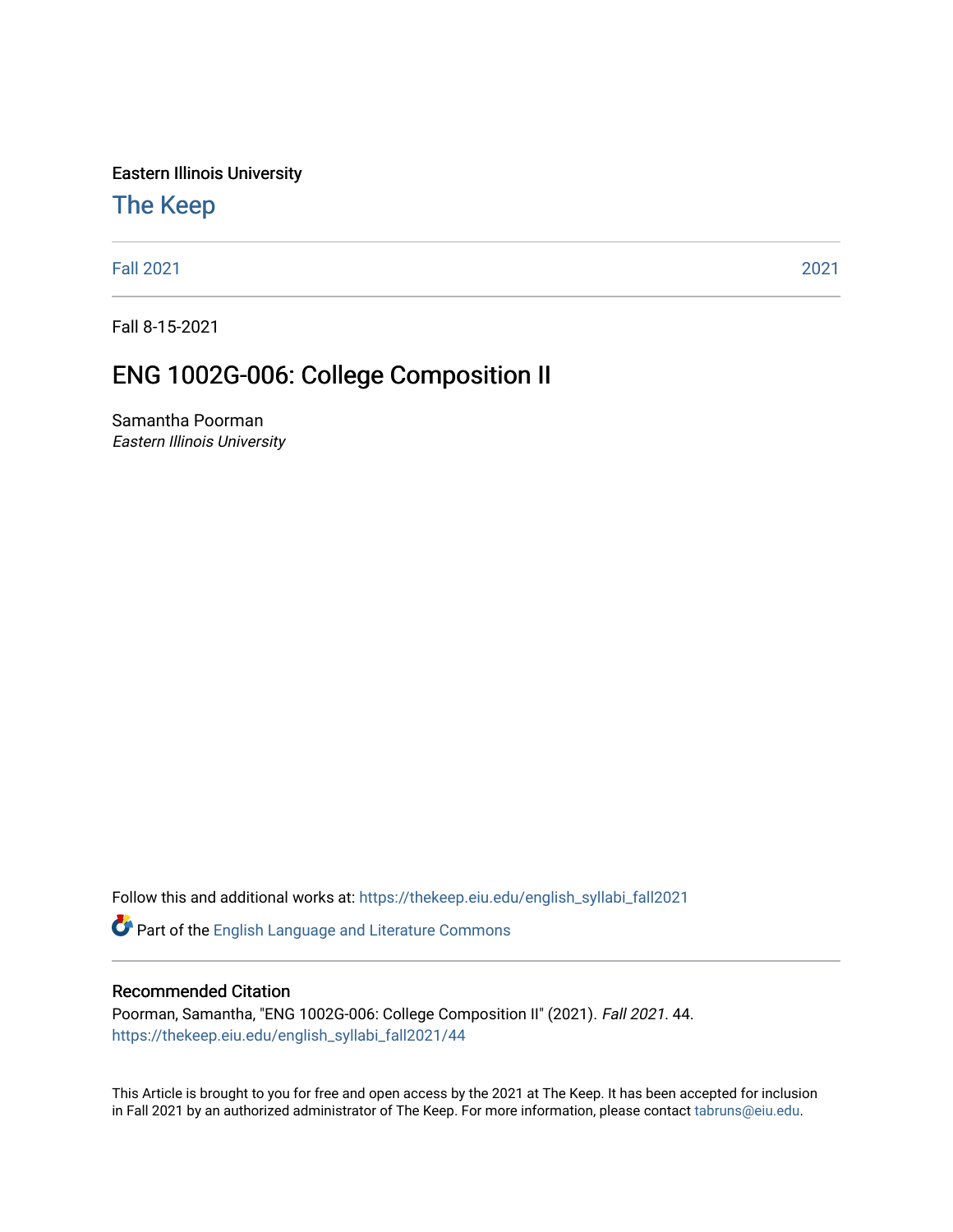### **ENG 1002-006 Course Syllabus College Composition II: Argument & Critical Inquiry Tuesday/Thursday 12:30-1:45 Charleston/Mattoon Room, Union Fall 2021**

Instructor: Samantha Poorman Office: 3840 Coleman Hall Office Hours: 9:15-11 a.m. TR or by appointment

Email: [sltomson@eiu.edu](mailto:sltomson@eiu.edu) or [Samantha.tpoorman@gmail.com](mailto:Samantha.tpoorman@gmail.com) Phone: (217) 402-6255

"A course in argumentation is a place where students can learn the tools to critically examine ideas and where they can learn to construct their own arguments in support of their position or in defense of what they believe."

– Rottenberg & Winchell

#### **Texts**

- *Rereading America*,  $11<sup>th</sup>$  edition
- *Elements of Argument*, 13<sup>th</sup> edition
- The Little Seagull Handbook, 3<sup>rd</sup> edition
- *Who Says?: The Writer's Research,* 2<sup>nd</sup> edition
- Other articles, videos, notes, and readings that will be provided to you

### **Materials**

Textbooks, a small journal or notebook, writing utensil, a computer, other appropriate supplies

# **Course Description**

College Composition II focuses on argumentation and the critical inquiry and use of sources and arguments. Course work entails analyzing others' arguments and writing a variety of wellresearched and ethically responsible arguments. You will gain further practice finding relevant information from a variety of sources and evaluating, synthesizing, and presenting that information.

# **Student Learning Objectives & Goals**

By the end of the semester, students should demonstrate the ability to:

- Apply the principles of argument—claims, reasons, evidence, assumptions, counterarguments, and counter-argumentation—in written documents
- Produce cogent written arguments that consider ideas, issues, problems, and evidence from multiple perspectives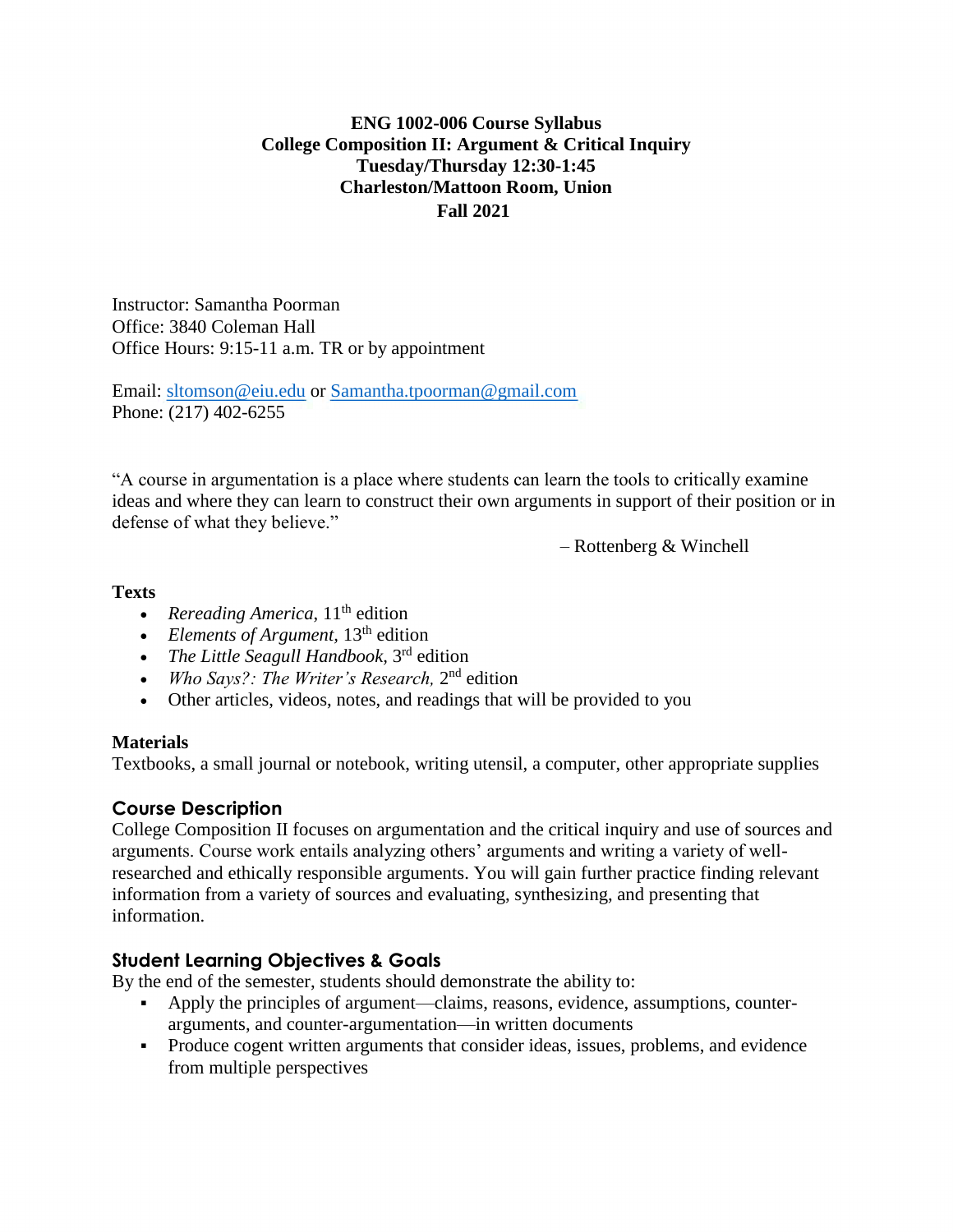- Evaluate primary and secondary source evidence, including quantitative data, to determine its credibility, appropriateness, and relevance
- Integrate sources ethically, appropriately, and consistently in written documents
- Use data and create graphical elements in their writing
- Recognize how to transfer their writing processes, understanding of rhetorical principles, genre awareness, understanding of argumentative principles, and the research process to other writing situations
- Present work in Edited American English

# **Daily Procedures & Course Requirements**

We will begin each class period with a free write in your class journal. Once the writing time is over, we will begin a discussion/overview of the reading and have time for questions and concerns. We will then move on to the activity, which will typically be collaborative.

It is of the utmost importance that you come to class prepared, because the talking will be done by you and the activities are centered around you and your participation.

Class also consists of reflective writing, journal entries, peer reviews, small writing assignments, and group activities. There will be four major writing assignments.

Hard work, discipline, a growth mindset, active learning, and constructive class participation are keys to success in this writing course.

Success in this course includes (1) finding your own creative ways to make topics and assignments personally interesting--especially if your first instinct is to label them "boring" or "too hard," (2) believing that you have something worthwhile to say, and (3) expressing it after you've thought, pondered, and explored beyond the surface.

### **Peer Review**

For the major essays/writing assignments, we will conduct a peer review. This will involve you reading a number of your peer's essays and then providing them feedback for improvement. The questions you must answer and the things you must look for in their essays will be dependent upon the essay itself and will be provided on the days of peer review. In order for the peer review to be beneficial, you need to give valuable feedback for improvement. Do not be afraid of being "mean." If you respond in a kind, mature manner, there should be nothing remotely mean about you trying to help them improve.

### **Your Instructor**

If you need any additional guidance, whether it be over material covered in this course or an issue or concern with your grade, please feel free to talk to me. Even a short meeting to go over a paper or clarify something confusing in class can greatly impact your grade, performance, and motivation. You can email me or talk to me during class to set up an appointment during a time that works best for you.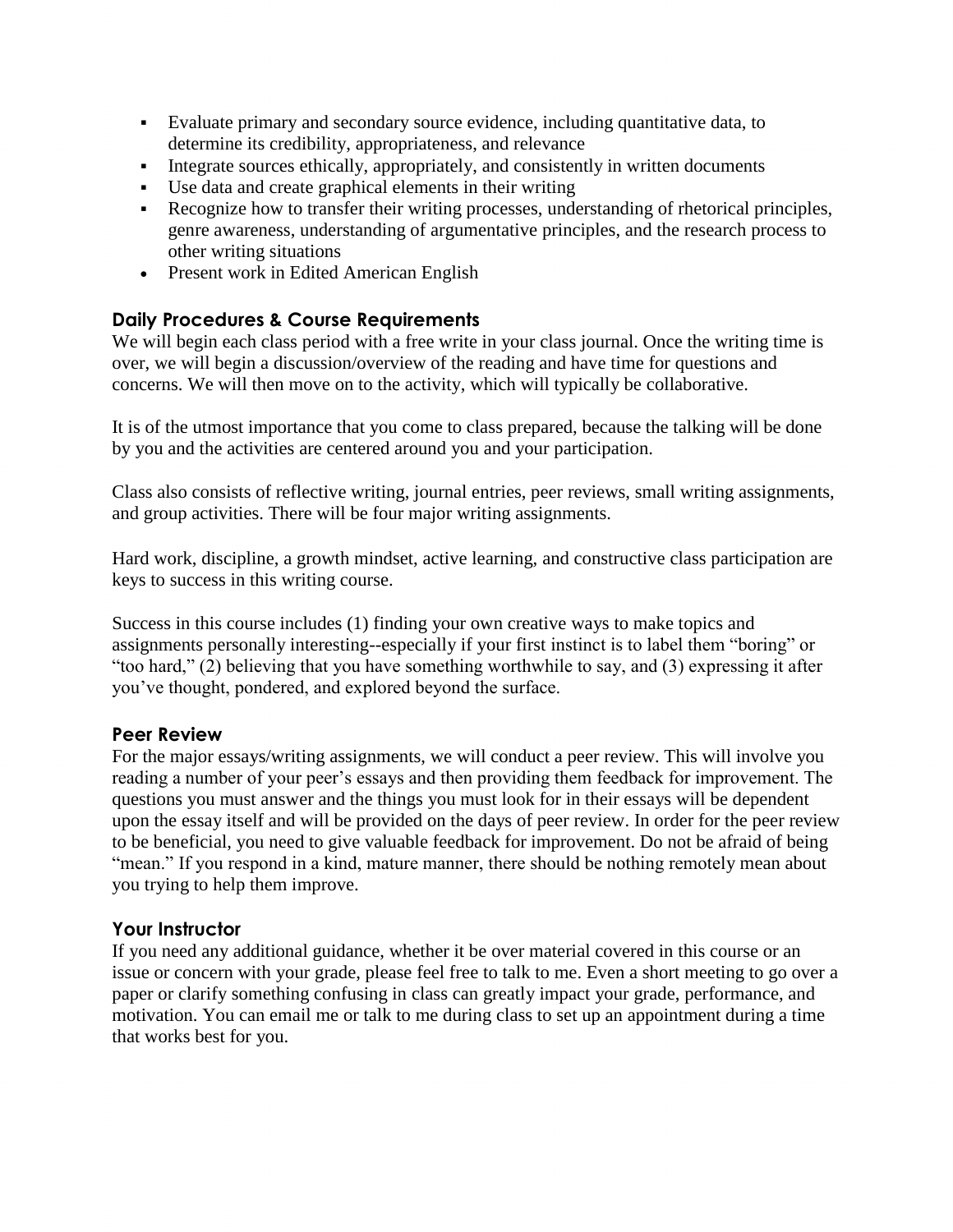# **Contacting Me**

At the top of the syllabus is listed my EIU panthermail address, my gmail address, and my phone number. Those are the only three ways to contact me outside of class. I do not use the email through D2L and therefore will not respond if you try to contact me through D2L. I would prefer that you use my panthermail email to contact me. The gmail address is only if you need to share a google document with me for feedback, since I know that not everybody uses Word. The phone number needs to be used in "emergencies" only.

What I consider class emergencies are as follows: needing help with something right away and not having the time to potentially wait 24 hours for an email response, having an urgent question, or missing class because of an emergency and not having access to your computer to let me know.

# **Email Policy**

The policy below is designed to teach you how to communicate professionally and effectively.

You are welcome to email me when you have a concern, question, want feedback on work, or must miss my class. You must email me respectfully and appropriately or I will not respond to you. Put a brief subject in the subject line. If you have a question, simply putting "Assignment Question" in the subject line is appropriate. Begin your email by addressing me as Mrs. Poorman or Samantha, whatever you are comfortable with. The body of the email should also be brief, but not rude. I won't read anything excessively long or disrespectful. You must end your email with something along the lines of, "Thank you, your name."

Your email should look like this:

Mrs. Poorman,

Your issue, question, or concern here.

Thank you, Your name

I will respond to all emails within 24 hours, so you should wait that length of time before emailing me again about the same thing. Additionally, if you need help with something last minute, there is no guarantee that I will be able to get onto my computer right away and help you before something is due. If you need help or want feedback, please email me sooner than the day the assignment is due.

# **Participation, Late Work Policy, and Expectations**

While I expect students to attend every class, I do understand that life happens. However, the only absences that will be classified as "excused" are those mentioned in the EIU Undergraduate Catalog, which are as follows: "properly verified absences due to illness, emergency, or participation in an official University activity." When there is an absence, students are responsible for getting any missed handouts or information.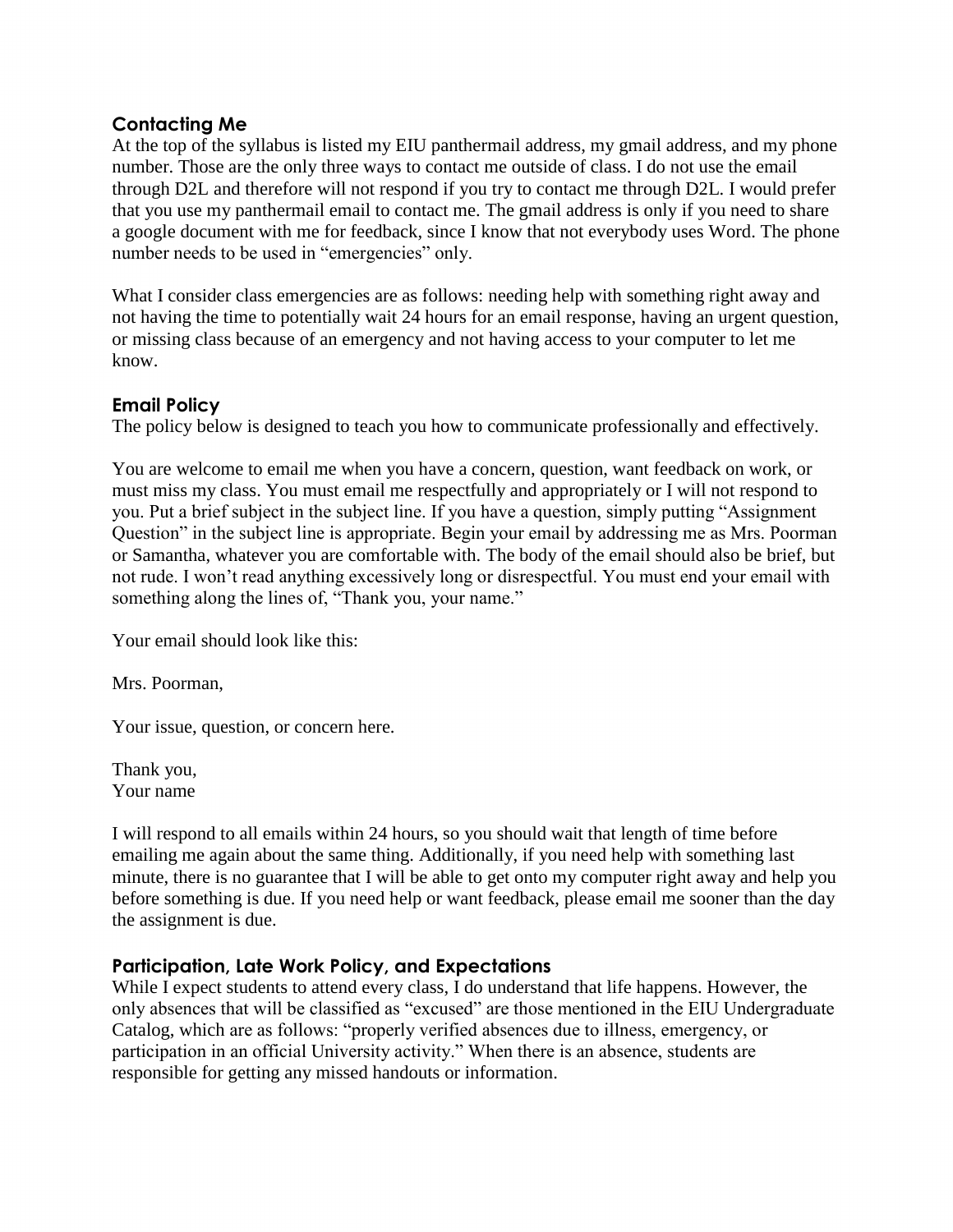**I do not accept late work.** You cannot turn in assignments after their deadlines. If you have an excused absence, and you are aware of it ahead of time, you need to turn in your work before the class you will miss. If there is an emergency, you must email me what you have finished of your assignment in the email that you inform me you will not be in class. While late work is not accepted, I would recommend turning in something, even completely blank or unfinished, as you are allowed to revise all essays for a better grade. Try to email me as soon as possible if an emergency comes up. Not emailing me for weeks at a time will not result in me letting you make up any missed work.

I do not have an attendance policy that reduces students' overall grades based on absences. But keep in mind that this course is a writing course and every class period there are in-class activities and writings, so if excessive absences happen (four or more absences is excessive to me), those days missed are usually reflected in the quality of work produced by a student, which affects your grades. Additionally, the class is about you and your writing, so the expectation is that you will be in class, ready to learn with your peers.

### **Notes on Document Specifications**

**All writing assignments must be typed**. If an assignment isn't typed, it will not be accepted. The assignments will be due, in paper copy, on the date noted at the top of the writing assignment sheet and on the syllabus. Revised essays are due one week after the original due date.

Writing assignments must be typed in Times New Roman, 12 pt. font, and double-spaced. Any page requirement or other specifications will always be found on the writing assignment sheet. If the assignment sheet does not have a required length, there is not one. For any assignment you turn in for this class, all that's needed at the top of the paper is your name and the date. After your name, provide a title for the document, and then the paper should start.

### **Journals**

As you can see in the materials section of this document, it is recommended that you bring with you a small notebook or journal. This journal will be used throughout the semester for various purposes, most notably, however, as reflection journals after each writing assignment.

I do not want you to write your journal entries as if you are writing to me. Write them for you. I want you to reflect on your writing process, how well you think you are doing, what you think you need to be more successful, how this class and these assignments relate to your life outside of my classroom, etc. These are exploratory and for your benefit. The syllabus has dates for when your journals are due, but you are more than welcome to write in them more than what I ask of you. Please keep in mind that I do need to be able to read them.

### **Revision Policy**

All major writing assignments can be turned in again for a better grade. While it is not required, I do recommend that you take advantage of this. If you don't feel like you turned in your best work or maybe you had to rush an assignment, you can revise your essay and resubmit it one week after the original due date. If you cannot get an assignment finished on time, turning in a paper with just your name on it will still allow you to take advantage of this opportunity.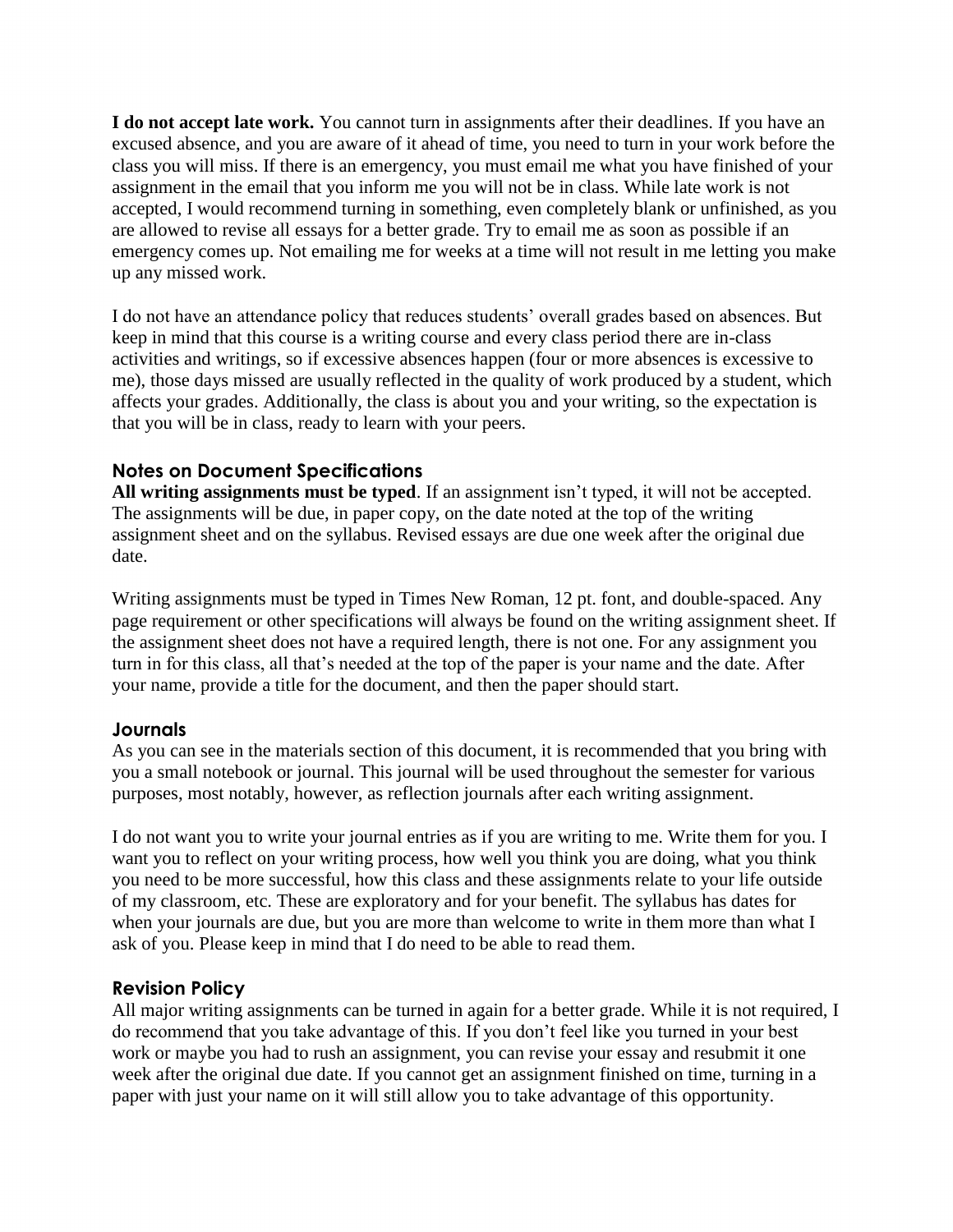I want deep revision, not merely surface level editing. No revision will result in a 0 or will lower the grade you received on the first copy handed in for a grade. The highest grade will be accepted.

## **Class Conduct**

My classroom community demands good manners, respect for diverse backgrounds and opinions, and equal opportunity for everyone who wants to share his or her perspective. I expect students to act in a mature and respectful manner.

#### **Guidelines to follow in any college course**:

- Have opinions and ideas and support your opinions and ideas with details and examples.
- Play well with others by respecting others' opinions and being open to them.
- Actively help your peers in collaborative activities.
- When working in a group, stay on assigned tasks.
- General rudeness and disrespect is not tolerated.
- No profanity.

If you have concerns about this list or any other aspect of the class, please arrange to discuss the matter with me. Similarly, if circumstances arise that will impact your performance in this class, let me know as soon as possible.

#### **Academic Honesty and Plagiarism Academic Honesty and Plagiarism**

#### The official EIU English Department statement on plagiarism says: "Any teacher who discovers an act of plagiarism—'The appropriation or imitation of the language, ideas, and/or thoughts of another author, and representation of them as one's own original work' (Random House Dictionary of the English Language)—has the right and responsibility to impose upon the guilty student an appropriate penalty, up to and including immediate assignments of a grade of F for the assigned essay and a grade of F for the course, and to report the incident to the University Student Standards Board. Respect for the work of others should encompass all formats, including print, electronic, and oral sources."

Plagiarism is very serious and will be treated as such. We will discuss, in detail, what this means and how to avoid it. There will be no excuse for this conduct and, if I find any form of plagiarism, I will take necessary action.

### **Using the Writing Center**

EIU's Writing Center can be found in 3110 Coleman Hall. Writing Center consultants provide one-on-one conferences with students from any discipline over the entire writing process. The Writing Center is an incredibly useful resource. The sessions offer feedback and guidance about works both in progress and completed. They do not edit student papers, if you take advantage of this service, be prepared to be actively involved in bettering your paper.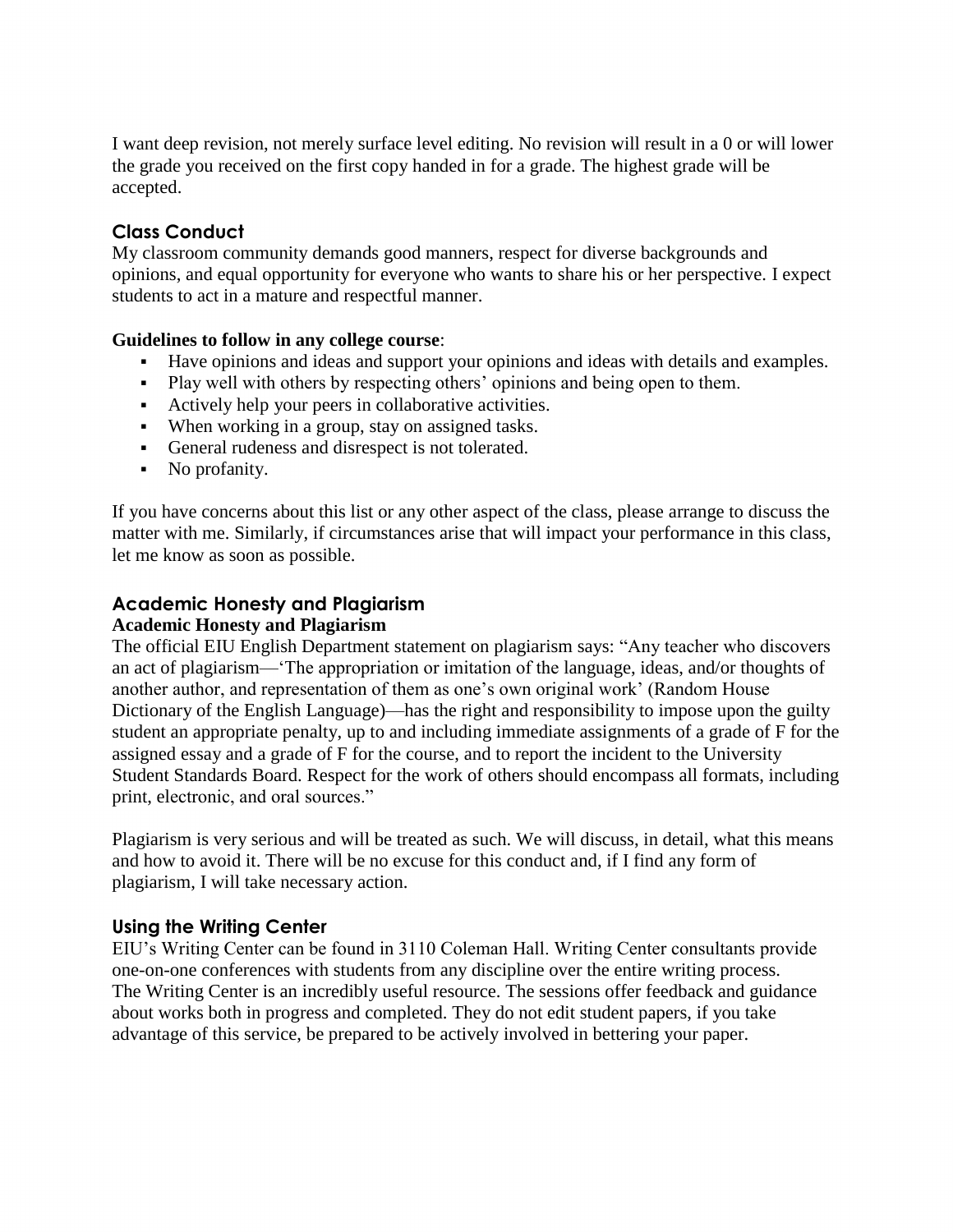The Writing Center is open Monday-Wednesday from 9-3, Thursday 9-5, Friday 9-3, and online Sunday-Thursday from 5pm-9pm. To schedule an appointment, you can drop by the center, schedule an appointment on their Facebook page, or call 581-5929.

## **The Student Success Center**

Students who are having difficulty achieving their academic goals are encouraged to contact the Student Success Center (www.eiu.edu/~success) for assistance with time management, test taking, note taking, avoiding procrastination, setting goals, and other skills to support academic achievement. The Student Success Center provides individualized consultations. To make an appointment, call 217-581-6696, or go to McAfee 1301.

# **Students with Disabilities**

If you are a student with a documented disability in need of accommodations to fully participate in this class, please contact the Office of Student Disability Services (OSDS). All accommodations must be approved through OSDS. Please stop by McAfee 1210, or call 217- 581-6583 to make an appointment.

# **Grading Breakdown**

(the assignments and the totality of their points, while unlikely to change, are subject to change)

| <b>Participation</b><br>Discussion, in-class writing, class citizenship, small group work, and informal<br>presentations (this gets totaled at the end of the semester) | 150        |
|-------------------------------------------------------------------------------------------------------------------------------------------------------------------------|------------|
| <b>Journals</b>                                                                                                                                                         | 200        |
| <b>Writing Process Grade</b><br>10 points available for each peer review session,<br>2 peer review sessions                                                             | <b>20</b>  |
| <b>Major Writing Assignments (4)</b><br>Rhetorical Analysis (100)<br>Causal Argument (100)<br>Civic Proposal (100)<br>Group Project (100)                               | 400        |
| <b>Small Writing Assignments</b>                                                                                                                                        | <b>TBD</b> |

710 **points + TBD**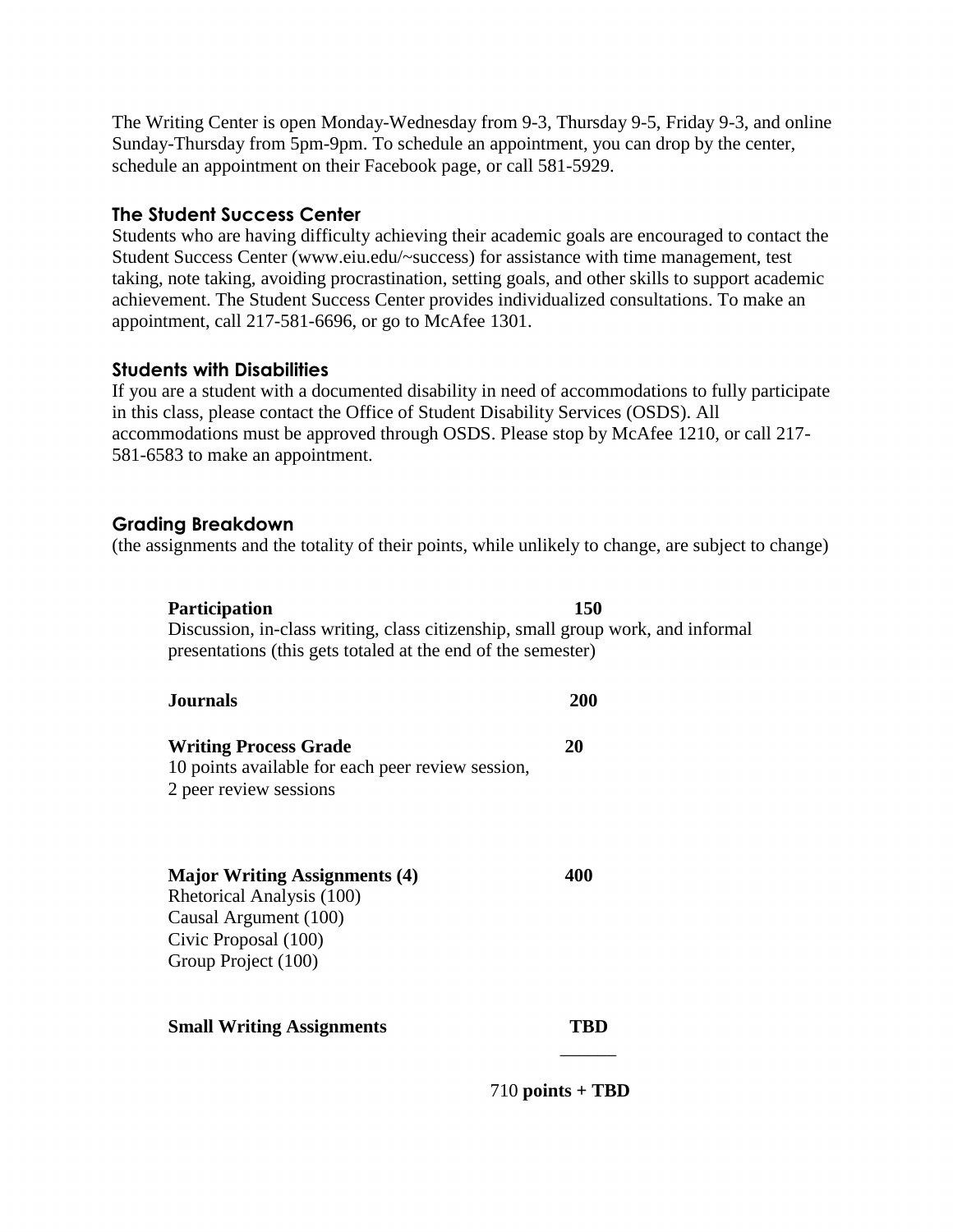Grading Scale for Formal Documents:  $100-90\% = A$  89-80 = B 79-70 = C

Overall Grading Scale: A, B, C, No Credit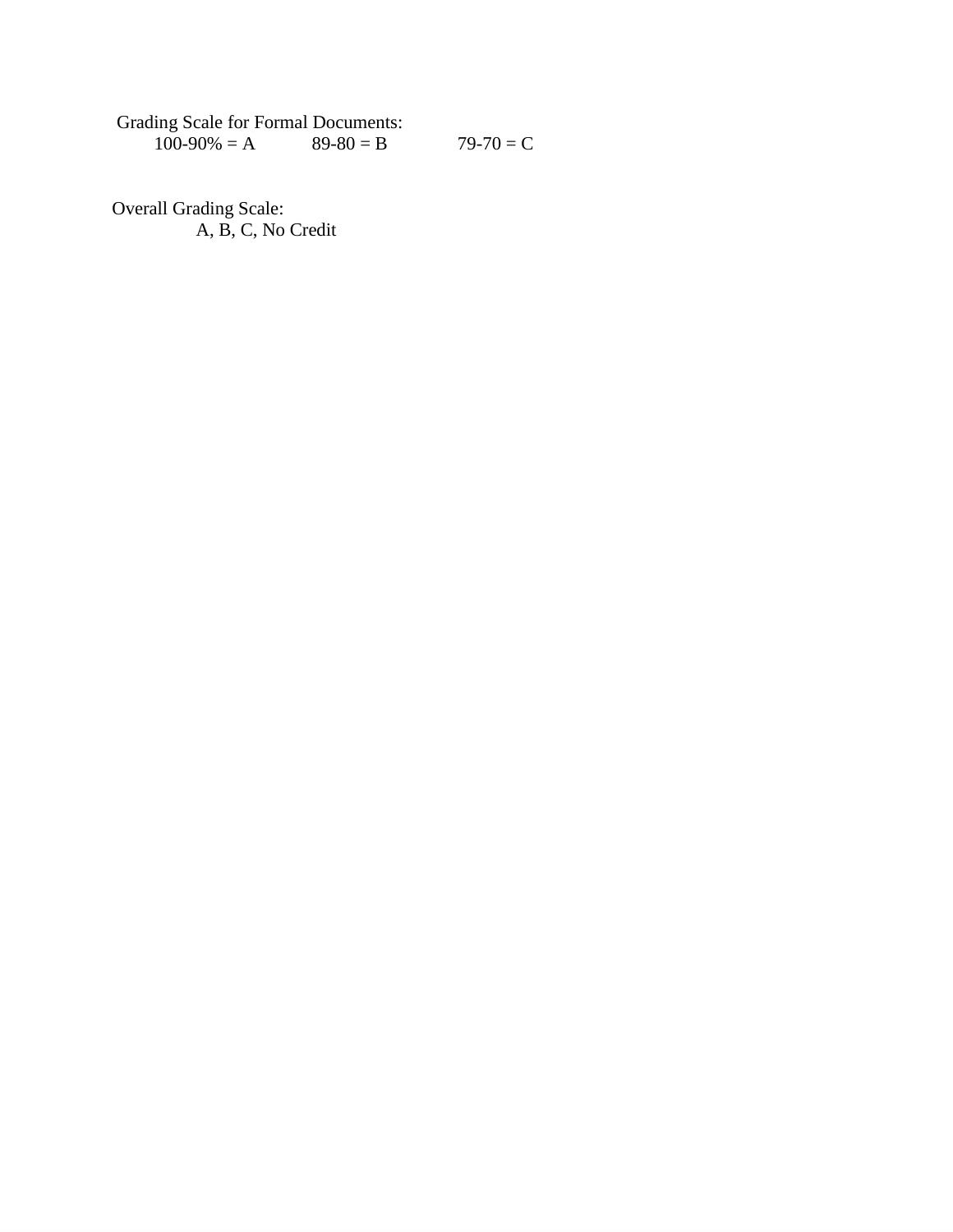# **ENG 1002-006 Course Calendar Fall 2021**

All assignments and due dates are **tentative EoA** = *Elements of Argument*  **RA =** *Rereading America*  **WS =** *Who Says?*  **LS =** *Little Seagull Handbook* **#** = Course handout **YC** = Your choice

# **Unit 1, Understanding Argument, Rhetorical Analysis**

#### **Week 1:**

- Tu 8/24: Introduction to the course and each other; Reading (Ch. 1 EoA)
- Th 8/26: Reading (Ch. 2 & 3 EoA); Introduction to writing assignment 1, The Rhetorical Analysis

#### **Week 2:**

Tu 8/31: Reading (W8 LS; Ch. 4 EoA); In-class work on essay

Th 9/2: Reading (#Recitatif); In-class analysis activity

#### **Week 3:**

Tu 9/7: Reading (Ch. 8 WS); Bring what you have of essay materials

Th 9/9: No class, at home workday

### **Unit 2, Classical Argument, Group Assignment**

#### **Week 4:**

Tu 9/14: Rhetorical Analysis due at beginning of class; In-class reflection journal; Reading (Ch. 5 EoA) Introduction to writing assignment 2, Group Argument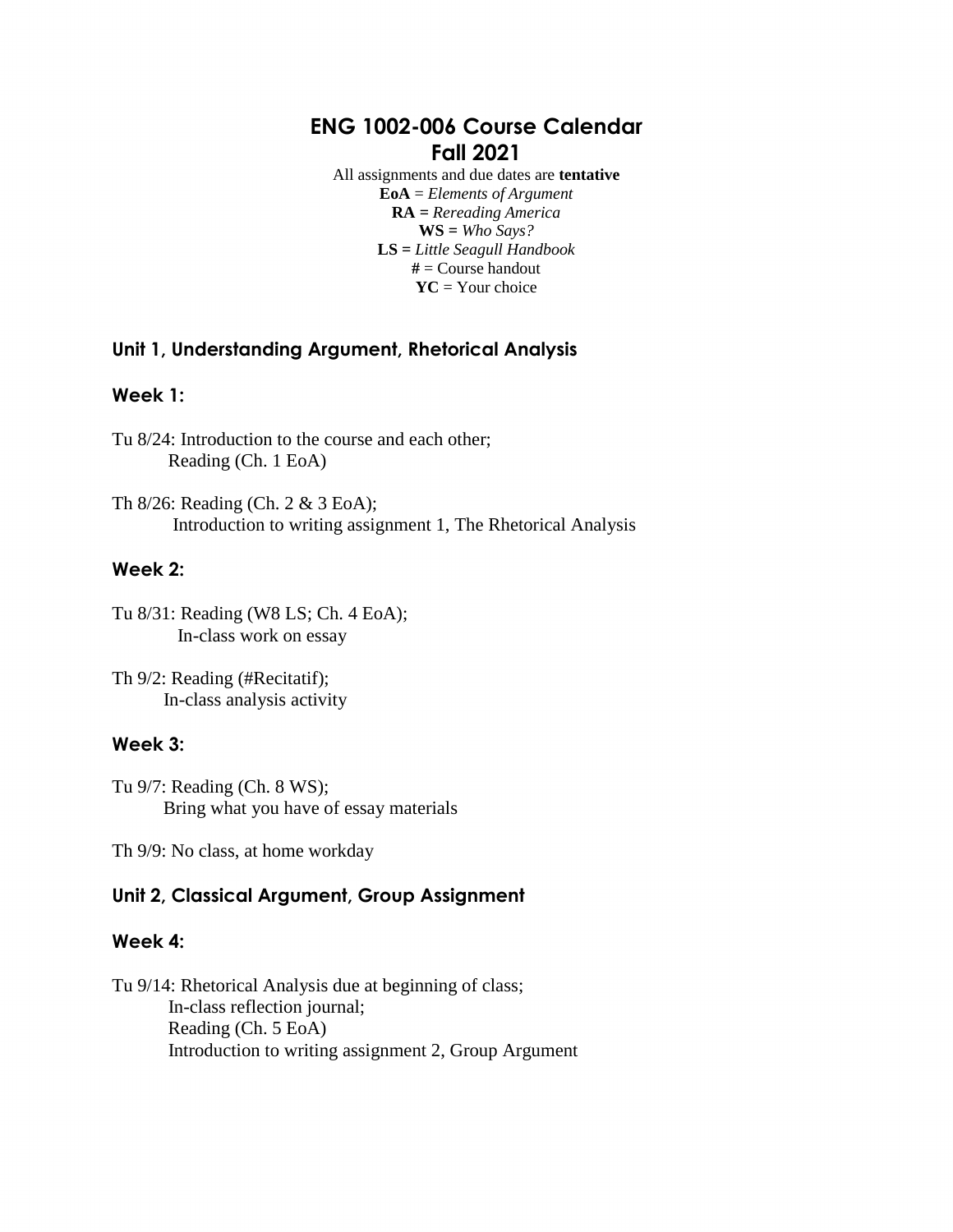Th 9/16: Reading (Ch. 6, 7, & 8 EoA); In-class work with RA text

### **Week 5:**

- 9/21: Response paper due; Reading (W7 LS); Work in groups; Revised essay due
- 9/23: In-class work on group project

### **Week 6: Presentations**

- 9/28: Group presentations & in-class rebuttal in journals
- 9/30: Group presentations  $\&$  in-class rebuttal in journals; Group project reflection due in journal

### **Unit 3, Research**

#### **Week 7:**

- 10/5: Reading (Ch. 13 EoA, Ch. 6 WS)
- 10/7: Reading (Ch. 7 WS); In-class source-credibility activity

### **Unit 4 Midterm & Extended Inquiry Causal Argument Series**

#### **Week 8:**

- 10/12: Introduction to Causal Arguments; Introduction to writing assignment 3; In-class midterm reflection
- 10/14: Come to class with topic idea for Causal Argument essay; Introduction to Extended Inquiries; In-class activity

#### **Week 9:**

10/19: Extended Inquiry 1 due; Peer activity with Extended Inquiry 1;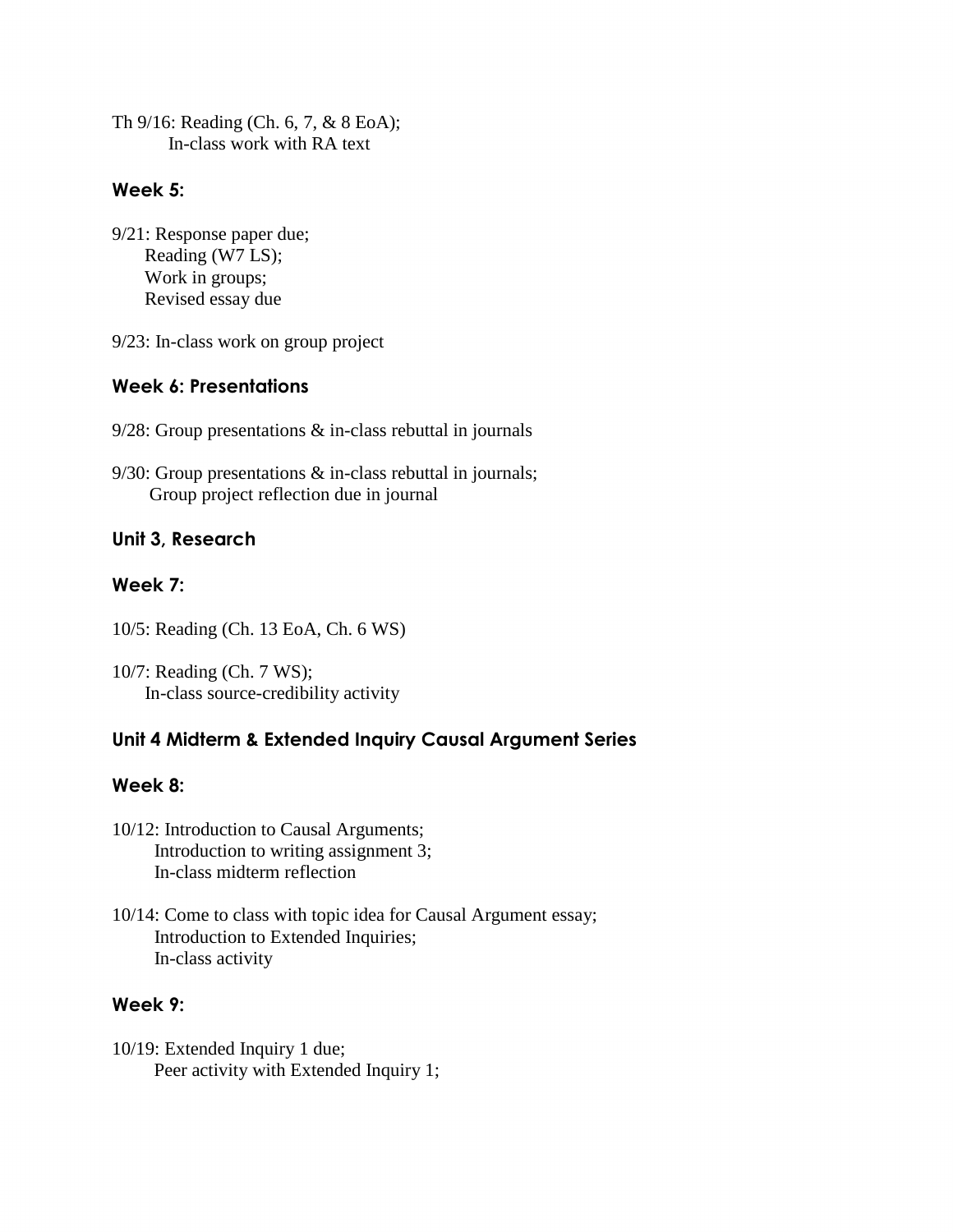10/21: Reading (W14 in LS); Introduction to Extended Inquiry 2; Come to class with at least 3 pieces of research for essay

# **Week 10:**

10/26: Extended Inquiry 2 due; In-class activity with Extended Inquiry 2

10/28: Introduction to Extended Inquiry 3

# **Week 11:**

11/2: Extended Inquiry 3 due; In-class activity with Extended Inquiry 3

11/4: Peer review of Causal Argument

# **Unit 5, Civic Proposal**

# **Week 12:**

- 11/9: Causal Argument due; Reflection of Causal Argument in journal; Introduction to writing assignment 4
- 11/11: Overview of Professional Writing

# **Week 13:**

- 11/16: Revised essay due; Bring draft of cover letter to class for mini peer review
- 11/18: Bring draft of advocacy ad to class for mini peer review

# **Week 14: No Class, Thanksgiving Break**

### **Week 15:**

11/30: Peer review of entire project

12/2: Civic Proposal, Cover Letter, & Advocacy Ad due in class; Reflection in journal